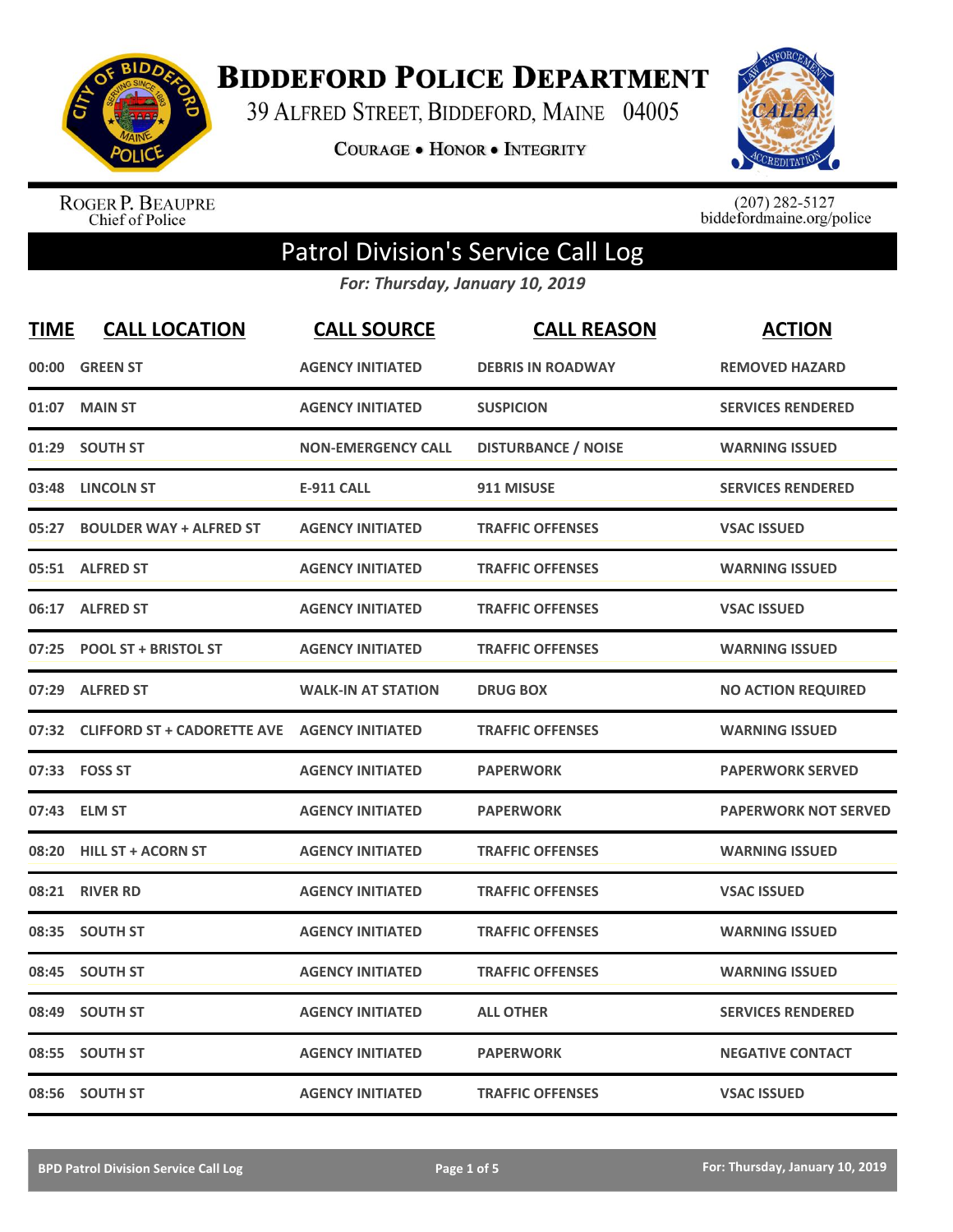| <b>TIME</b> | <b>CALL LOCATION</b>             | <b>CALL SOURCE</b>                                    | <b>CALL REASON</b>                                             | <b>ACTION</b>                |
|-------------|----------------------------------|-------------------------------------------------------|----------------------------------------------------------------|------------------------------|
|             | 09:16 MAY ST                     | <b>AGENCY INITIATED</b>                               | <b>TRAFFIC OFFENSES</b>                                        | <b>WARNING ISSUED</b>        |
|             | 09:22 MAY ST                     | <b>AGENCY INITIATED</b>                               | <b>TRAFFIC OFFENSES</b>                                        | <b>VSAC ISSUED</b>           |
| 09:22       | <b>GOOCH ST</b>                  | <b>AGENCY INITIATED</b>                               | <b>TRAFFIC OFFENSES</b>                                        | <b>VSAC ISSUED</b>           |
|             | 09:37 ALFRED ST                  | <b>AGENCY INITIATED</b>                               | <b>TRAFFIC OFFENSES</b>                                        | <b>VSAC ISSUED</b>           |
|             | 09:41 WASHINGTON ST              | <b>NON-EMERGENCY CALL</b>                             | <b>PARKING COMPLAINT</b>                                       | <b>SERVICES RENDERED</b>     |
|             | 09:47 MAIN ST                    | <b>NON-EMERGENCY CALL</b>                             | <b>PARKING COMPLAINT</b>                                       | <b>PARKING TICKET ISSUED</b> |
|             | 09:52 BACON ST                   | <b>AGENCY INITIATED</b>                               | <b>ANIMAL COMPLAINT</b>                                        | <b>NEGATIVE CONTACT</b>      |
|             | 10:04 PRECOURT ST                | <b>AGENCY INITIATED</b>                               | <b>TRAFFIC OFFENSES</b>                                        | <b>WARNING ISSUED</b>        |
|             | 10:11 HIGH ST                    | <b>E-911 CALL</b>                                     | 911 MISUSE                                                     | <b>WARNING ISSUED</b>        |
|             | 10:19 ELM ST                     | <b>AGENCY INITIATED</b>                               | <b>TRAFFIC OFFENSES</b>                                        | <b>WARNING ISSUED</b>        |
| 10:25       | <b>ELM ST</b>                    | <b>AGENCY INITIATED</b>                               | <b>TRAFFIC OFFENSES</b>                                        | <b>WARNING ISSUED</b>        |
|             | 10:32 BURLEIGH LN                | <b>NON-EMERGENCY CALL</b>                             | <b>ANIMAL COMPLAINT</b>                                        | <b>WARNING ISSUED</b>        |
|             | 10:34 HILL ST                    | <b>NON-EMERGENCY CALL</b>                             | <b>PAPERWORK</b>                                               | <b>CITATION ISSUED</b>       |
|             |                                  | CHARGE: ERECTING OR CONTINUING MISCELLANEOUS NUISANCE | OFFENDER: YVES SAINT DUBOC  AGE: 39  RESIDENT OF: PORTLAND, ME |                              |
|             | 10:51 POOL ST + SCADLOCK MILL RD | <b>AGENCY INITIATED</b>                               | <b>TRAFFIC OFFENSES</b>                                        | <b>WARNING ISSUED</b>        |
|             | 10:58 ADAMS ST                   | <b>NON-EMERGENCY CALL</b>                             | <b>MENTAL ILLNESS CASES</b>                                    | <b>SERVICES RENDERED</b>     |
|             | 11:02 WEST ST                    | <b>AGENCY INITIATED</b>                               | <b>TRAFFIC OFFENSES</b>                                        | <b>WARNING ISSUED</b>        |
|             | 11:12 MEETINGHOUSE RD            | <b>AGENCY INITIATED</b>                               | <b>TRAFFIC OFFENSES</b>                                        | <b>NO VIOLATION</b>          |
|             | 11:19 POOL ST                    | <b>AGENCY INITIATED</b>                               | <b>TRAFFIC OFFENSES</b>                                        | <b>WARNING ISSUED</b>        |
|             | 11:25 DECARY RD                  | <b>AGENCY INITIATED</b>                               | <b>TRAFFIC OFFENSES</b>                                        | <b>WARNING ISSUED</b>        |
|             | 11:29 FOSS ST                    | <b>WALK-IN AT STATION</b>                             | <b>PAPERWORK</b>                                               | <b>PAPERWORK NOT SERVED</b>  |
| 11:33       | <b>GRANITE ST</b>                | <b>NON-EMERGENCY CALL</b>                             | <b>ASSAULT</b>                                                 | <b>ARREST(S) MADE</b>        |

**OFFENDER: SHAWN MICHAEL MCINTIRE ............... AGE: 23 ............... RESIDENT OF: BIDDEFORD, ME**

CHARGE: DOMESTIC VIOLENCE ASSAULT

CHARGE: DOMESTIC VIOLENCE TERRORIZING (2 charges)

| 11:34 POOL ST | <b>AGENCY INITIATED</b> | <b>TRAFFIC OFFENSES</b> | <b>WARNING ISSUED</b> |
|---------------|-------------------------|-------------------------|-----------------------|
| 11:43 POOL ST | <b>AGENCY INITIATED</b> | <b>TRAFFIC OFFENSES</b> | <b>WARNING ISSUED</b> |
| 11:50 POOL ST | <b>AGENCY INITIATED</b> | <b>TRAFFIC OFFENSES</b> | <b>NO VIOLATION</b>   |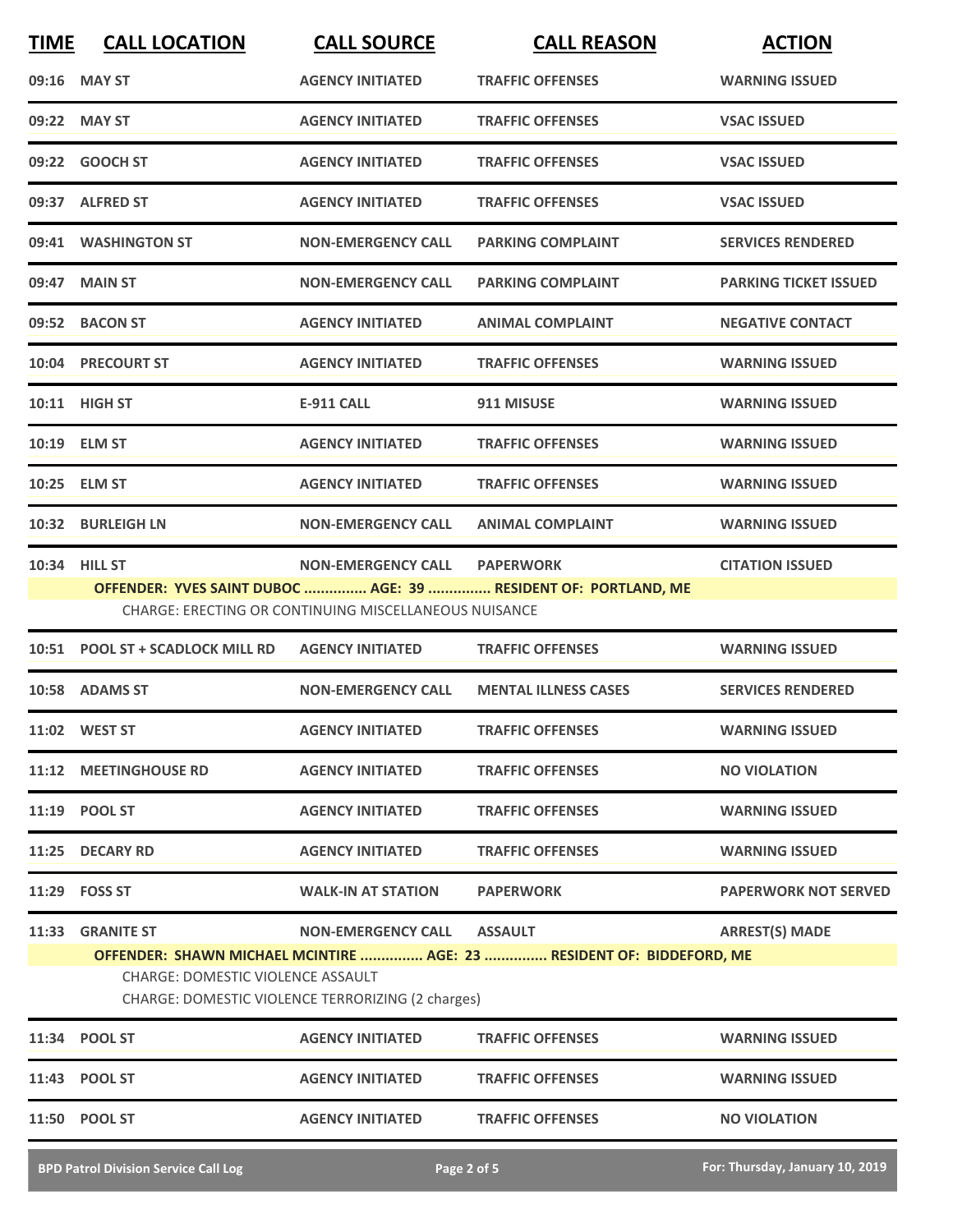| <b>TIME</b> | <b>CALL LOCATION</b>                                | <b>CALL SOURCE</b>        | <b>CALL REASON</b>            | <b>ACTION</b>             |
|-------------|-----------------------------------------------------|---------------------------|-------------------------------|---------------------------|
|             | <b>11:50 YORK ST</b>                                | <b>NON-EMERGENCY CALL</b> | <b>ASSIST PROBATION</b>       | <b>SERVICES RENDERED</b>  |
|             | 11:55 POOL ST                                       | <b>AGENCY INITIATED</b>   | <b>TRAFFIC OFFENSES</b>       | <b>WARNING ISSUED</b>     |
|             | 12:02 POOL ST                                       | <b>AGENCY INITIATED</b>   | <b>TRAFFIC OFFENSES</b>       | <b>WARNING ISSUED</b>     |
|             | 12:08 POOL ST                                       | <b>AGENCY INITIATED</b>   | <b>TRAFFIC OFFENSES</b>       | <b>VSAC ISSUED</b>        |
|             | 12:15 ALFRED ST                                     | <b>NON-EMERGENCY CALL</b> | <b>COURT ORDERED CHECK IN</b> | <b>NO ACTION REQUIRED</b> |
|             | 12:23 POOL ST                                       | <b>AGENCY INITIATED</b>   | <b>TRAFFIC OFFENSES</b>       | <b>WARNING ISSUED</b>     |
|             | 12:25 ALFRED ST                                     | <b>NON-EMERGENCY CALL</b> | <b>DISABLED VEHICLE</b>       | <b>SERVICES RENDERED</b>  |
|             | 12:53 SOUTH ST                                      | <b>NON-EMERGENCY CALL</b> | <b>DOMESTIC COMPLAINTS</b>    | <b>REPORT TAKEN</b>       |
|             | 13:04 ACORN ST                                      | <b>NON-EMERGENCY CALL</b> | <b>PAPERWORK</b>              | <b>SERVICES RENDERED</b>  |
|             | 13:13 ELM ST                                        | <b>NON-EMERGENCY CALL</b> | <b>TRAFFIC OFFENSES</b>       | <b>NEGATIVE CONTACT</b>   |
|             | 13:20 UNION ST                                      | <b>NON-EMERGENCY CALL</b> | <b>HARASSMENT</b>             | <b>SERVICES RENDERED</b>  |
|             | 13:39 HILL ST                                       | <b>AGENCY INITIATED</b>   | <b>TRAFFIC OFFENSES</b>       | <b>WARNING ISSUED</b>     |
| 14:15       | <b>GRAHAM ST + MARSHALL AVE</b>                     | <b>AGENCY INITIATED</b>   | <b>TRAFFIC OFFENSES</b>       | <b>WARNING ISSUED</b>     |
|             | 14:45 WESTMORE AVE                                  | <b>WALK-IN AT STATION</b> | <b>CIVIL COMPLAINT</b>        | <b>CIVIL COMPLAINT</b>    |
|             | 15:05 ALFRED ST                                     | <b>WALK-IN AT STATION</b> | <b>COURT ORDERED CHECK IN</b> | <b>SERVICES RENDERED</b>  |
|             | 15:11 ALFRED ST                                     | <b>WALK-IN AT STATION</b> | <b>COURT ORDERED CHECK IN</b> | <b>SERVICES RENDERED</b>  |
|             | 15:26 POOL ST + HILLS BEACH RD                      | <b>AGENCY INITIATED</b>   | <b>TRAFFIC OFFENSES</b>       | <b>VSAC ISSUED</b>        |
|             | 15:41 ALFRED ST + MAINE TPKE                        | E-911 CALL                | <b>CHECK WELFARE</b>          | <b>NEGATIVE CONTACT</b>   |
|             | 16:03 ALFRED ST + MEDICAL CENTER D AGENCY INITIATED |                           | <b>TRAFFIC OFFENSES</b>       | <b>WARNING ISSUED</b>     |
|             | 16:04 WESTMORE AVE                                  | <b>WALK-IN AT STATION</b> | <b>CIVIL COMPLAINT</b>        | <b>CIVIL COMPLAINT</b>    |
|             | 16:26 ELM ST                                        | <b>AGENCY INITIATED</b>   | <b>TRAFFIC OFFENSES</b>       | <b>WARNING ISSUED</b>     |
|             | 16:51 BRADBURY ST + QUIMBY ST                       | <b>AGENCY INITIATED</b>   | <b>TRAFFIC OFFENSES</b>       | <b>WARNING ISSUED</b>     |
|             | 17:01 CUTTS ST                                      | <b>NON-EMERGENCY CALL</b> | <b>PARKING COMPLAINT</b>      | <b>GONE ON ARRIVAL</b>    |
|             | 17:09 MAY ST + ROBERTS ST                           | <b>AGENCY INITIATED</b>   | <b>TRAFFIC OFFENSES</b>       | <b>VSAC ISSUED</b>        |
|             | 17:19 ALFRED ST                                     | E-911 CALL                | 911 MISUSE                    | <b>NEGATIVE CONTACT</b>   |
|             | 17:31 MAY ST + ROUND HILL ST                        | <b>AGENCY INITIATED</b>   | <b>TRAFFIC OFFENSES</b>       | <b>WARNING ISSUED</b>     |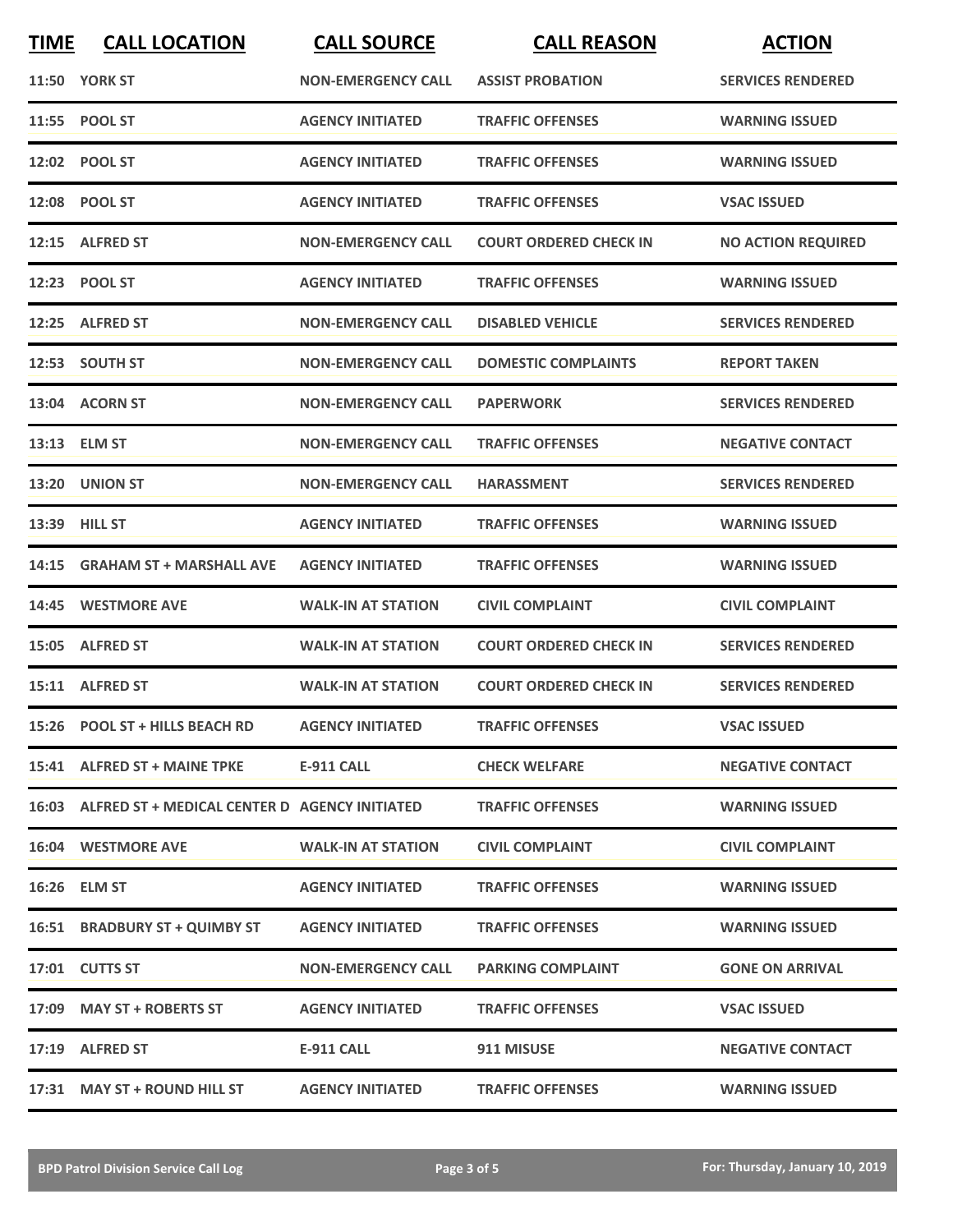| 17:31 MAY ST + ROUND HILL ST                                                        | <b>AGENCY INITIATED</b>   | <b>TRAFFIC OFFENSES</b>                                                                                   | <b>WARNING ISSUED</b>        |
|-------------------------------------------------------------------------------------|---------------------------|-----------------------------------------------------------------------------------------------------------|------------------------------|
| 17:43 HILL ST + POOL ST                                                             | <b>AGENCY INITIATED</b>   | <b>TRAFFIC OFFENSES</b>                                                                                   | <b>WARNING ISSUED</b>        |
| 17:44 UNION ST                                                                      | <b>NON-EMERGENCY CALL</b> | <b>PARKING COMPLAINT</b>                                                                                  | <b>CIVIL COMPLAINT</b>       |
| 18:00 ELM ST                                                                        | <b>AGENCY INITIATED</b>   | <b>TRAFFIC OFFENSES</b>                                                                                   | <b>WARNING ISSUED</b>        |
| 18:33 SMALLS CT                                                                     | <b>NON-EMERGENCY CALL</b> | <b>PARKING COMPLAINT</b>                                                                                  | <b>SERVICES RENDERED</b>     |
| 18:38 ELM ST + BEACON AVE                                                           | <b>AGENCY INITIATED</b>   | <b>TRAFFIC OFFENSES</b>                                                                                   | <b>WARNING ISSUED</b>        |
| 18:41 ALFRED ST                                                                     | <b>AGENCY INITIATED</b>   | <b>TRAFFIC OFFENSES</b>                                                                                   | <b>WARNING ISSUED</b>        |
| <b>18:43 MAIN ST</b>                                                                | <b>AGENCY INITIATED</b>   | <b>TRAFFIC OFFENSES</b>                                                                                   | <b>WARNING ISSUED</b>        |
| 18:51 MAIN ST + ELM ST                                                              | <b>AGENCY INITIATED</b>   | <b>TRAFFIC OFFENSES</b>                                                                                   | <b>WARNING ISSUED</b>        |
| 18:56 ALFRED ST                                                                     | <b>WALK-IN AT STATION</b> | <b>WARRANT ARREST</b><br>OFFENDER: STEVEN JAMES JACKO  AGE: 42  RESIDENT OF: BIDDEFORD, ME                | <b>ARREST(S) MADE</b>        |
| <b>CHARGE: WARRANT ARREST</b>                                                       |                           |                                                                                                           |                              |
| 18:58 BACON ST + HILL ST                                                            | <b>AGENCY INITIATED</b>   | <b>TRAFFIC OFFENSES</b>                                                                                   | <b>VSAC ISSUED</b>           |
| 19:19 WINDSOR LN                                                                    | <b>AGENCY INITIATED</b>   | <b>TRAFFIC OFFENSES</b>                                                                                   | <b>WARNING ISSUED</b>        |
| 19:33 ALFRED ST + MAIN ST                                                           | <b>AGENCY INITIATED</b>   | <b>TRAFFIC OFFENSES</b>                                                                                   | <b>WARNING ISSUED</b>        |
| 19:36 WEST ST                                                                       | <b>AGENCY INITIATED</b>   | <b>TRAFFIC OFFENSES</b>                                                                                   | <b>WARNING ISSUED</b>        |
| 19:42 HILL ST + VINCENT AVE                                                         | <b>AGENCY INITIATED</b>   | <b>TRAFFIC OFFENSES</b>                                                                                   | <b>WARNING ISSUED</b>        |
| 19:59 ELM ST                                                                        | <b>AGENCY INITIATED</b>   | <b>TRAFFIC OFFENSES</b>                                                                                   | <b>WARNING ISSUED</b>        |
| 20:39 FOSS ST + SUMMER ST                                                           | <b>AGENCY INITIATED</b>   | <b>TRAFFIC OFFENSES</b>                                                                                   | <b>WARNING ISSUED</b>        |
| 20:42 ALFRED ST                                                                     | <b>AGENCY INITIATED</b>   | <b>TRAFFIC OFFENSES</b><br>OFFENDER: MUHAMMED SADIQ ZOHER AL RAMMAHI  AGE: 19  RESIDENT OF: BIDDEFORD, ME | <b>CITATION ISSUED</b>       |
| CHARGE: OPERATING AFTER LICENSE SUSPENSION<br><b>CHARGE: ATTACHING FALSE PLATES</b> |                           |                                                                                                           |                              |
| 20:43 ALFRED ST + GRAHAM ST                                                         | <b>AGENCY INITIATED</b>   | <b>TRAFFIC OFFENSES</b>                                                                                   | <b>WARNING ISSUED</b>        |
| 21:06 ALFRED ST                                                                     | <b>WALK-IN AT STATION</b> | <b>COURT ORDERED CHECK IN</b>                                                                             | <b>SERVICES RENDERED</b>     |
| 21:07 MAIN ST                                                                       | <b>AGENCY INITIATED</b>   | UNLOCKED DOORS - WINDOWS                                                                                  | <b>BUILDING CHECK/SECURE</b> |
| 21:15 MIDDLE ST                                                                     | <b>NON-EMERGENCY CALL</b> | <b>PROTECTION FROM ABUSE SERVICE SERVICES RENDERED</b>                                                    |                              |
| 22:10 AMHERST ST                                                                    | <b>E-911 CALL</b>         | <b>BURGLARY</b>                                                                                           | <b>NEGATIVE CONTACT</b>      |
| 22:33 AMHERST ST                                                                    | E-911 CALL                | <b>BURGLARY</b>                                                                                           | <b>SERVICES RENDERED</b>     |